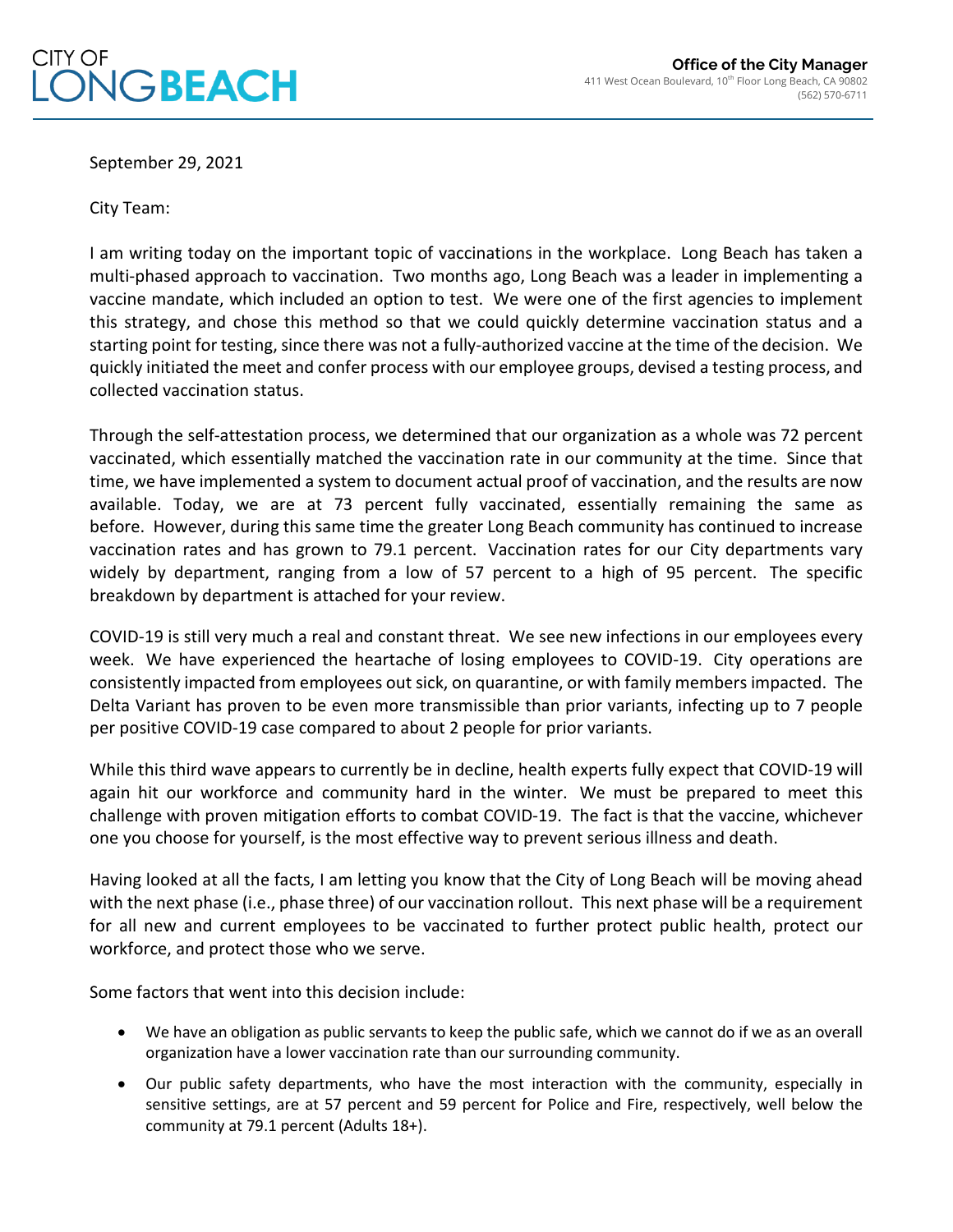- There are more and more instances where the lack of vaccination is impacting our ability to do our jobs, impacting the City's core mission of providing direct services to the community, and forcing employees to be absent from the workplace due to exposure or infection.
- COVID-19 continues to be the leading cause of death, especially for police officers nationwide.
- There is now a vaccine, Pfizer, that has been fully studied, reviewed, and approved for safe use by the FDA, which was not the case when we first implemented our Vaccine/Testing requirement.
- We are not alone in taking this step: several large cities including New York, San Diego, Los Angeles, Oakland, and San Francisco have similar mandates, as does our nation's armed forces serving our country, health and education institutions, and several large private corporations including most of the major airlines.
- Having been infected with COVID-19 in the past does not offer the same protection as a vaccination studies have shown that an unvaccinated person who previously had COVID-19 was twice as likely to get infected than a vaccinated person.
- Vaccination works: The rate of COVID-19 infections is 10.7 times higher for unvaccinated versus fully vaccinated and the rate of hospitalizations is nearly 9.7 times higher for those who are not fully vaccinated compared to fully vaccinated. Statewide, the death rate is 15 times higher among those who are not fully vaccinated. Less than 1 percent of people in Long Beach who have been fully vaccinated have been infected by the COVID-19 virus.
- The current model of allowing testing in lieu of vaccination is not a feasible model for the future. It costs the City \$110,000 per week, or \$5.7 million a year, at current rates to test non-vaccinated employees, and the City recently was informed that insurance will not cover that cost. This financial burden would be on top of the \$38 million structural deficit we will need to address next year.

I realize that this is a decision that some of you have very strong feelings about. I encourage you to research the safety of the vaccines themselves, as well as the rights employers have to require vaccines in the workplace. Please know that we also have many, many employees who support vaccination requirements as they expect the City to provide a safe workplace with measures to keep them and their families safe.

We will work on the specific details of this policy through the meet and confer process with our labor organizations over the coming weeks, to determine dates by which the workforce will be required to be fully vaccinated. Medical and religious exemptions will be allowed - the details of the level of accommodations that can be made will also be discussed and determined, and then communicated to all of you.

In the meantime, I strongly encourage you to take the next few weeks to get vaccinated and raise our vaccination rate as an organization to both protect ourselves, our co-workers, our families, and the public. I am hopeful that those who have been hesitant of the vaccine take the next few weeks while we work out the details of our policy to join the majority of our workforce who have already taken this important step and show that we, as an agency, can be in line with our community and lead as public servants, doing our part for the greater good and public health of the entire community. When the meet and confer is complete, we will be communicating additional details about the policy and specific implementation.

125. UL

Tom Modica City Manager